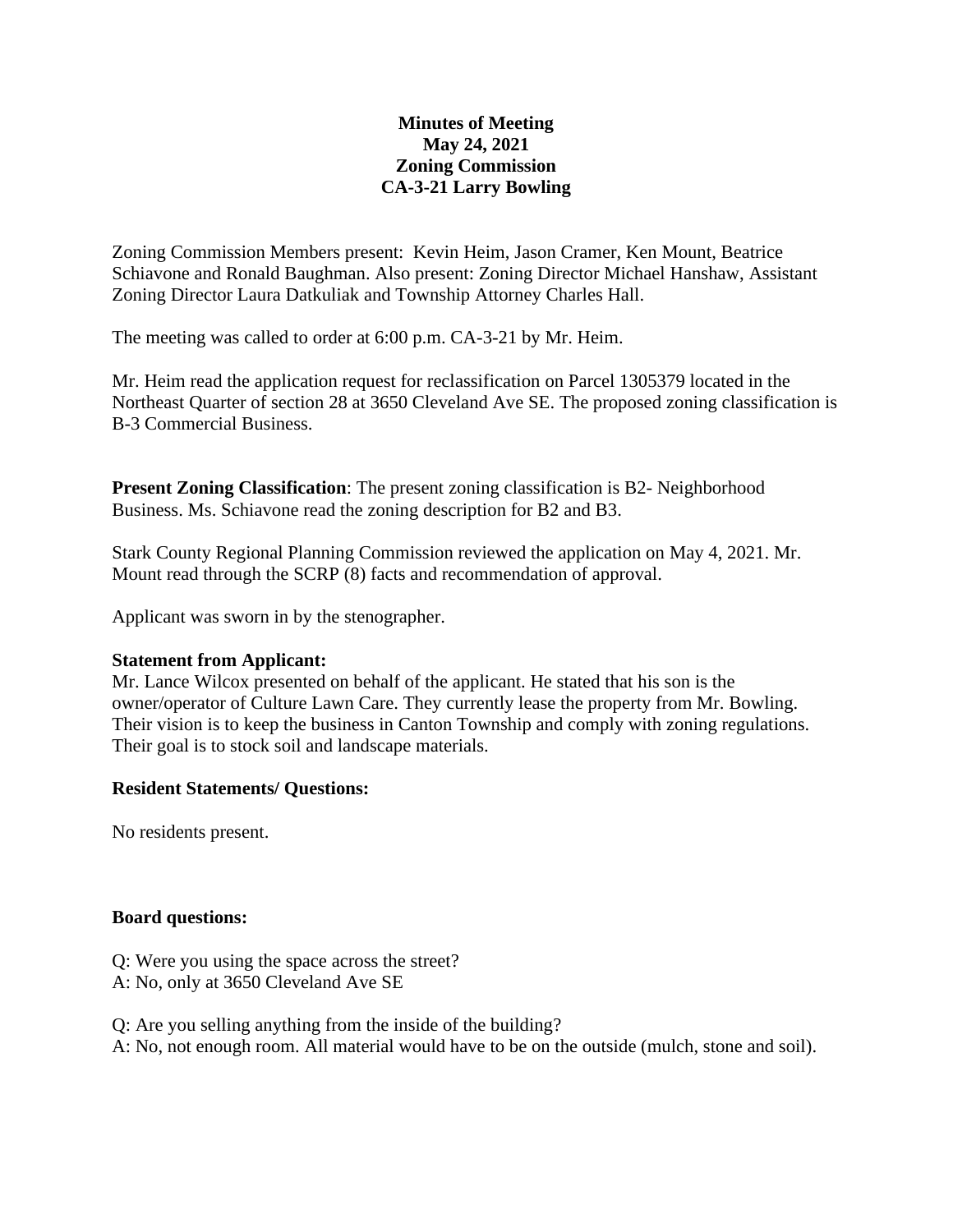Q: Concern that there is a residential property directly behind the business (508 Figueroa)? A: No material will be in the back of the building. They will not have any issues with mulch odor. The area behind the building is all gravel. They would like to keep all materials in the front and side of the building because that area is paved. They have not had any problems with the adjacent property owners.

Q: Any plans to black top the back?

A: Not right now.

Q: Is there enough room for the mulch, top soil and gravel?

A: See applicant Exhibit #1 with the proposed location of bins.

Q: Question directed to Zoning Director- Mr. Hanshaw. Does the business currently meet zoning?

A: Mr. Hanshaw deferred question to Township Attorney Charles Hall. Mr. Hall read two section of the Canton Township Zoning Resolution, Section 300.5- Fences, walls, hedges shall be permitted in any required yard, or along the edge of any yard in any residential district. The maximum height of fence, wall, or hedge in any residential district shall be ten (10) feet. Fences, walls, or hedges shall be permitted in any required yard in any business and industrial district. The maximum height of a fence, or hedge in any business and industrial district shall be fifteen (15) feet, with an additional two (2) feet of barb wire permitted if applicable. Any fence, wall, or hedge located in or along the edge of any yard abutting a public or private thoroughfare in any zoning district shall be located a minimum of ten (10) feet from any street right-of-way line. Fences, wall, or hedges on any lot shall be located so they do not impair vision of traffic in any way. Zoning permits are required for fences and walls. Section 300.4 (m) Visibility at corner lots- No obstruction to view in excess of two (2) feet in height shall be placed on any corner lot within a triangular area formed by the street right-of-way lines and a line connecting them at points thirty (30) feet from the intersection of the street lines, except that street trees are permitted which are pruned at least eight (8) feet above the established grade of the roadway so as not to obstruct a clear view by motor vehicle drivers.

He advised that Culture Lawn Care would need to adhere to these sections regarding the storage of the landscape materials to be in compliance with zoning regulations.

#### **Board discussion:**

Mr. Cramer made a motion to accept the recommendations of Stark County Regional Planning and **approve** of the reclassification on 3650 Cleveland Ave SE requested by Larry Bowling from B2 Neighborhood Business to B3- Commercial Business for CA-3-21**,** motion seconded by Mr. Heim.